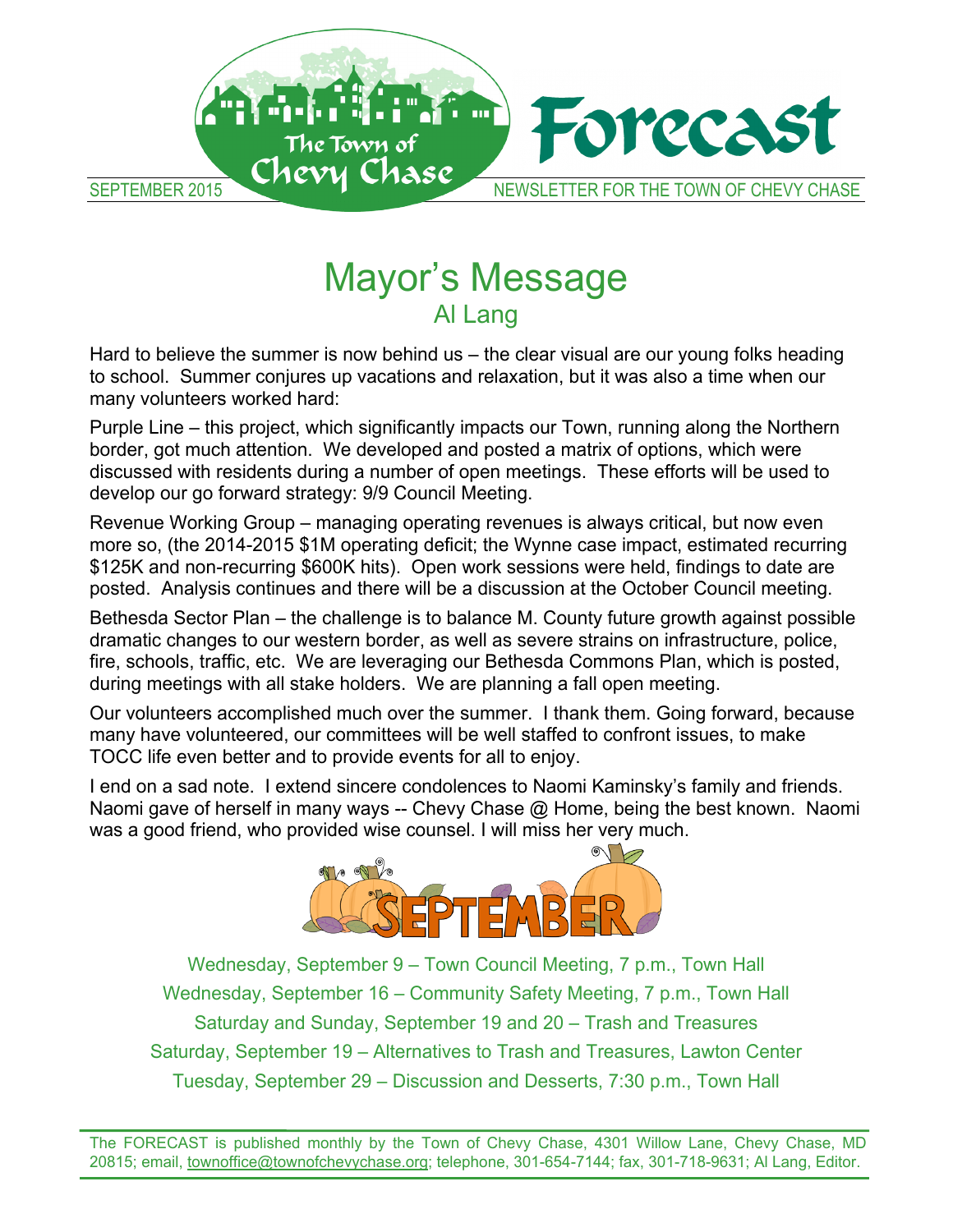

## Community Safety Meeting Wednesday, September 16, 7 p.m., Town Hall

On Wednesday, September 16, the Town will host a Community Safety Meeting to provide residents with important information on crime prevention. Officer Dana Stroman from the 2nd District police station will offer a safety presentation and review recent crime trends in the area. We encourage you to attend this meeting to find out more about preventing thefts from vehicles, keeping your home safe, and learning how you can get involved with the Town's Neighborhood Watch Program.

## Discussion & Desserts Melanie Choukas-Bradley on Our Wild, Wooded Neighbors Tuesday, September 29, 7:30 p.m., Town Hall

Join naturalist, writer, teacher and Town resident Melanie Choukas-Bradley for Discussion & Desserts in the Town Hall on Tuesday, September 29 at 7:30 p.m. Author of the highly acclaimed *City of Trees: The Complete Field Guide to the Trees of Washington, DC*, two books about Sugarloaf Mountain, and *A Year in Rock Creek Park – the Wild Wooded Heart of Washington, DC*, Melanie recently received one of four inaugural Canopy Awards by CaseyTrees for her efforts to educate people about the trees of the nation's capital. Melanie will share her deep love of nature and her extensive knowledge of our area's wildlife, native plants and trees through beautiful slides and lively conversation.

Sponsored by the Town's Community Relations Committee, the event has an RSVP deadline of September 25. Please e-mail the Town Office at townoffice@townofchevychase.org or call 301-654- 7144.



#### Overgrown Vegetation in Town Rights-of-Way

We continue to receive complaints about overgrown vegetation blocking Town sidewalks. Please trim all overhanging vegetation so there is approximately a seven foot clearance over the sidewalks and so that it does not extend into the sidewalks and interfere with pedestrian traffic.

#### The Town of Chevy Chase Woodworking Club



Do you like to do woodworking? Would you like to share ideas, tools, materials, and expertise about various carpentry projects (basic carpentry, furniture building, lathe projects, wood boxes, carving, etc.), and reduce waste by sharing and reusing? If yes, please contact Kirk Renaud (Kirkrenaud@aol.com), who is organizing a Town woodworking club.

#### Private Canopy Tree Maintenance Program

The Town continues to offer this program to assist Town residents with some of the costs associated with the maintenance of canopy trees on private property. Please visit the Town website or contact the Town Office for details.

#### Doggie Do and Doggie Don't

The Town Office has received calls from residents complaining about dogs barking for extended periods of time. If there is a possibility that this could be your dog, we hope that you will take the necessary steps to assure that your dog does not disturb your neighbors. Thank you in advance for your cooperation.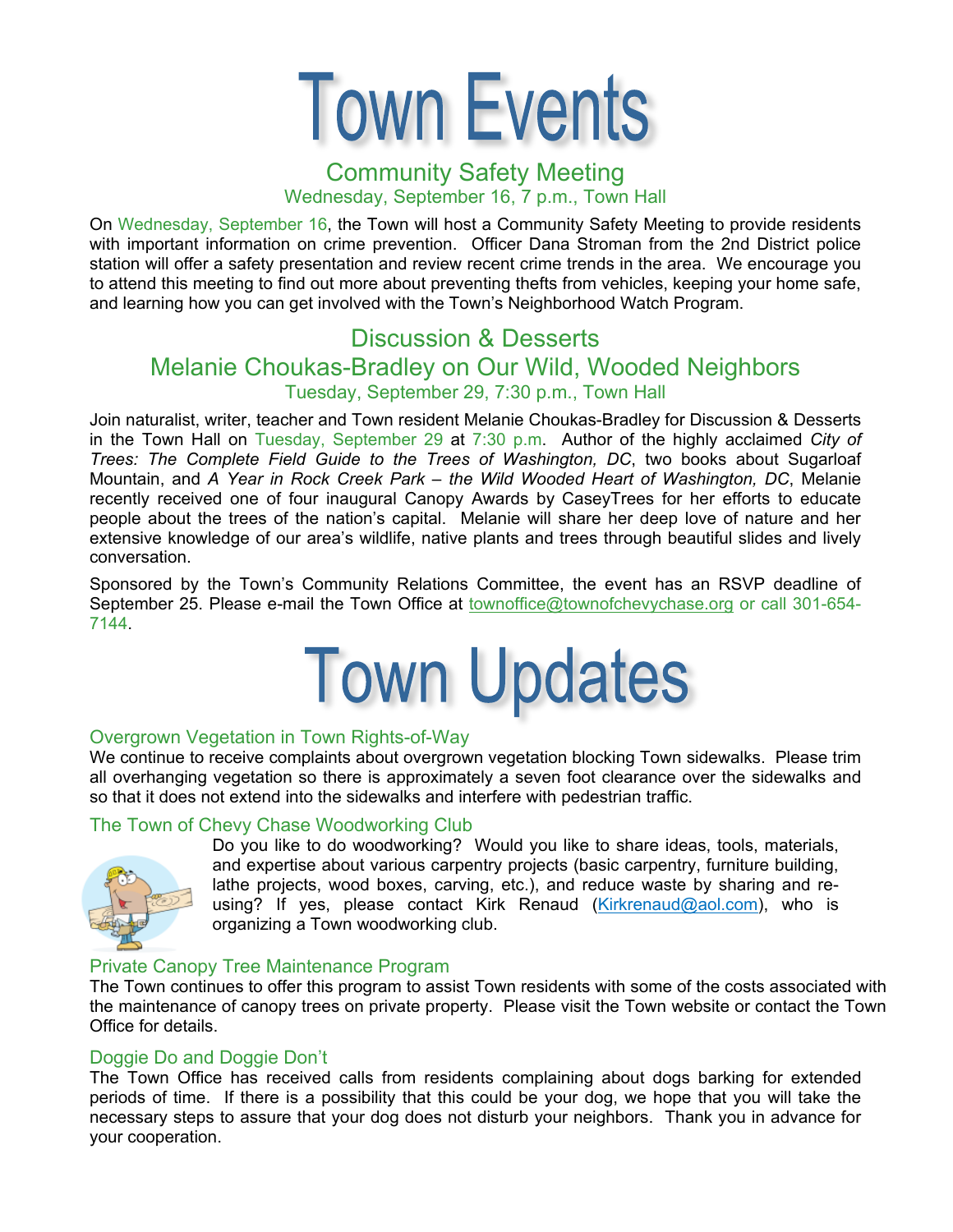# **Around and About Chevy Chase**

## ART TALK, FILM SCREENING, EXERCISE CLASSES MAKE FOR FULL CC@ H SEPTEMBER SCHEDULE

Caroline Michaelis

Saturday, September 19, 11:00 a.m. to 1:00 p.m. -- ALAN FERN, Director Emeritus of the National Portrait Gallery, will discuss two popular art forms in his talk, "Cartoons and Caricatures", at the Chevy Chase Village Hall. Free and open to the public.

Sunday, September 27, 2:00 p.m. to 4:00 p.m**.** -- Meet documentary film-maker, *BARBARA KLUTINIS*, and view a screening of her award-winning film, "*The Sum Total of Our Memory,"* which explores how three couples face the devastating diagnosis of Alzheimer's at the Chevy Chase Village Hall. Free and open to the public.

Wednesday, September 9, 10:30 a.m. to 11:30 a.m. and Friday, September 11, 2:30 p.m. to 3:30 p.m., new 8-week sessions of *Gentle Seated Pilates & Balance* classes begin at the Chevy Chase United Methodist Church. Call 301-657-3115 to register.

Thursday, September 10, 10:00 a.m. to 11:30 a.m. -- BRUNCH BUNCH at the Olympia Cafe.

September 16, 11:45 a.m. to 12:45 p.m. --The new fall session of *Zumba Gold* at the Chevy Chase Village Hall. Register and pay at www.chevychaseathome.org

Thursday, October 1, 10:00 a.m. to 12 p.m. **--** *VOLUNTEER TRAINING* for new volunteers, at the TOCC Town Hall. Learn more at www.chevychaseathome.org

## Ellen's Run for Adults, Students and Children



On Sunday, September 27 at 9 a.m., friends and neighbors of Chevy Chase Section 5 resident Ellen Vala Schneider will hold the 9th annual 5K Run/3K Walk for adults, students and children in her memory at Candy Cane City in Rock Creek Park. Proceeds from the run/walk will benefit the Bethesda-Chevy Chase High School Community Scholarship Fund and the

Mental Health Association of Montgomery County. Register now by going<br>online at www.ellensrunonline.org. For more information, please contact Pam Feinstein at For more information, please contact Pam Feinstein at feinstep@gmail.com or 301-332-7859 or Carole Brand at csbrand@verizon.net or 301-657-2547.

## Celebrate Chevy Chase Library's 50th Anniversary Saturday, October 3, 2015

On Saturday, October 3, Chevy Chase Library will offer programs for kids and adults from 10:30 a.m. to 4:00 p.m. These programs include Tracey Eldridge with her *Music 'N' Motion* program for kids*.* Sam Allen will portray the life and work of an American poet*, Robert Frost*. Louise Farmer Smith, a novelist will talk about her book *One Hundred Years of Marriage*. Author Sara Taber will discuss her memoir *Born under Assumed name*, and Michael Dirda, an author and a book critic from The Washington Post, will read his most recent book *Browsings*. The library is located at 8005 Connecticut Ave., Chevy Chase, MD 20815. For more information, please call 240-773-9590 or visit www.montgomerycountymd.gov/library/branches/chevychase.html

## Jane E. Lawton Center Fall Schedule

This fall, the Jane E. Lawton Community Center is bringing back Zumba Gold and Tai Chi classes. We will also offer monthly Wellness Seminars, all for active seniors! Zumba Gold – Six Week Sessions --September 8 to October 13 and October 20 to November 24 from 11:00 a.m. to 11:45 a.m. Tai Chi –Six Week Session -- October 14 to November 18. Wellness Seminar Series is on November 10 – 1:30 p.m. To register for these classes contact Suburban Hospital at 301-896-3939 or www.events.suburbanhospital.org.